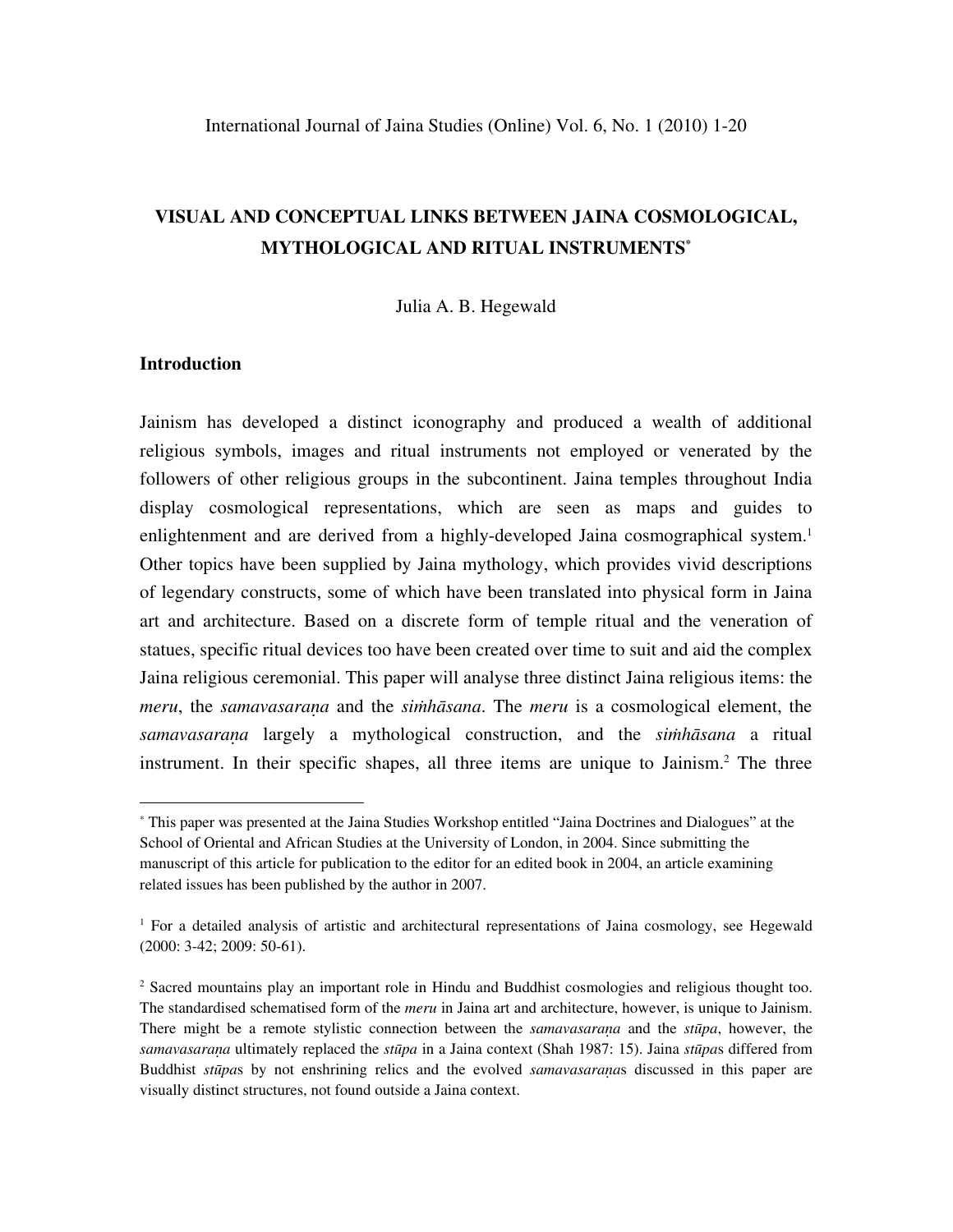elements form a group by being visually clearly related. All three are pyramidal in shape and consist of three major superimposed tapering tiers. The link between them, however, is not simply visual or structural. This paper will argue that in a ritual context, the three items are clearly related conceptually, and to a certain extent they are even interchangeable.

# **Structural Similarities**

# *The Cosmological Item*

 $\overline{a}$ 

Jaina cosmological writings provide minute descriptions of cosmic oceans and island rings. These describe what is believed to be the physical nature of the Jaina universe, although their main aim is to provide believers with a guide to salvation. Only by understanding the shape and geography of this religious and moral cosmos will Jainas be able to break out of the tangible world and reach a higher form of bodiless existence. Focal to most descriptions of the cosmos and the individual world continents are the presence of sacred mountains. Sometimes these are individual peaks but frequently they are described as entire mountain ranges. The central world mountain, Mount Meru or Sumeru, which is located in the middle of the innermost island continent, Jambū Dvīpa, is the tallest and most revered of them all. After their birth, all infant Jinas are taken to the summit of Mount Meru where they receive their birth ablutions from the god Indra. Mount Meru, as the Jaina mountain *par excellence*, has gained such universal significance that it has developed into a symbol, which is representative of all sacred Jaina mountains. Taken one step further, it has developed into a more general image of a pure sacred place. In this standardised and symbolic form, the complex geography of Mount Meru, described in much detail in Jaina cosmological treatises, has been simplified and schematised to provide an easily recognisable and reproducible image. When introduced in this abstract and more generalised form of "the sacred mountain," Mount Meru is usually referred to simply as *meru*. Representations of the *meru* show the mountain as consisting of three truncated cones, each one smaller than the one below, placed one on top of the other. At the apex of this cosmic structure is a square pavilion and a tree, sheltering a Jina icon seated on a throne (Plate 1). The upper element of the construction, the *cūlikā*, is sometimes raised on an additional projection or terrace, which in some cases can lead the arrangement to appear four-tiered.3

<sup>3</sup> For more detailed textual descriptions of the *meru*, see Caillat and Kumar (1981: 30, 130, 156, 160). The same monograph contains reproductions of stylised *meru* paintings (ibid., pp. 131, 141, 161 and others).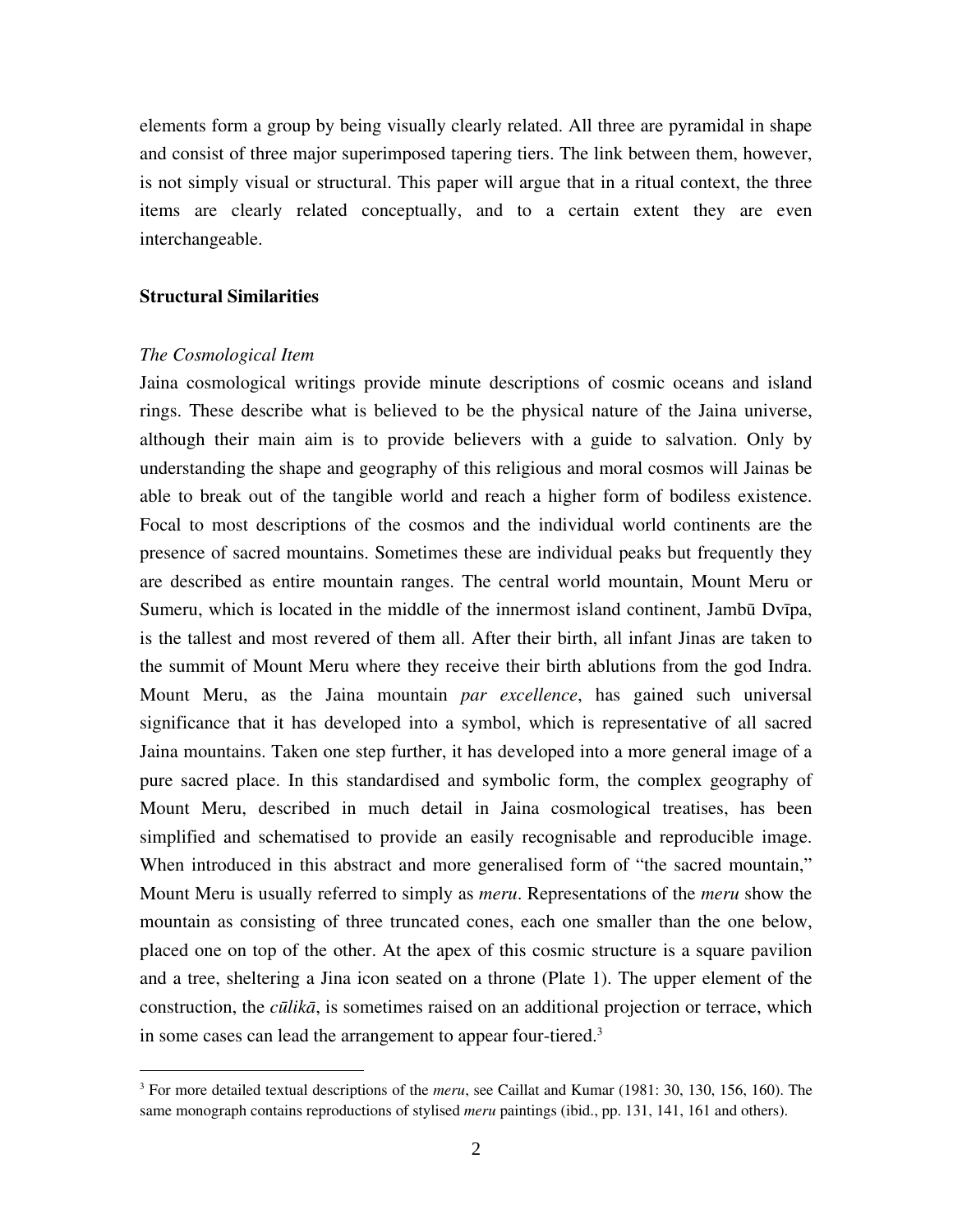Painted depictions of *meru*s have been preserved in illuminated Jaina manuscripts and on larger sheets of paper and cloth. It is also common for such cosmic paintings to adorn the walls of Jaina temples throughout India.<sup>4</sup>



Plate 1 Wall painting showing the *meru* in the cosmological hall of the Śvetāmbara Jaina temple complex in the fort of Mandu in Madhya Pradesh.

In addition to miniature and mural paintings of the subject, we have three-dimensional images of the *meru*. Such sculptures can either be relatively small, about one metre high and made of bronze, or they can be larger configurations, usually fashioned in white

<sup>4</sup> A roughly eighteenth-century wall painting of a *meru* can be seen in the Śrī Āgravāla Digambara Jaina Temple in New Delhi, whereas the Śvetāmbara temple compound in the fort at Mandu (Māndū), Madhya Pradesh, has modern cosmological wall paintings depicting, amongst others, various aspects of the *meru*. See plate 1 for a photographic reproduction of a detail of the Mandu paintings.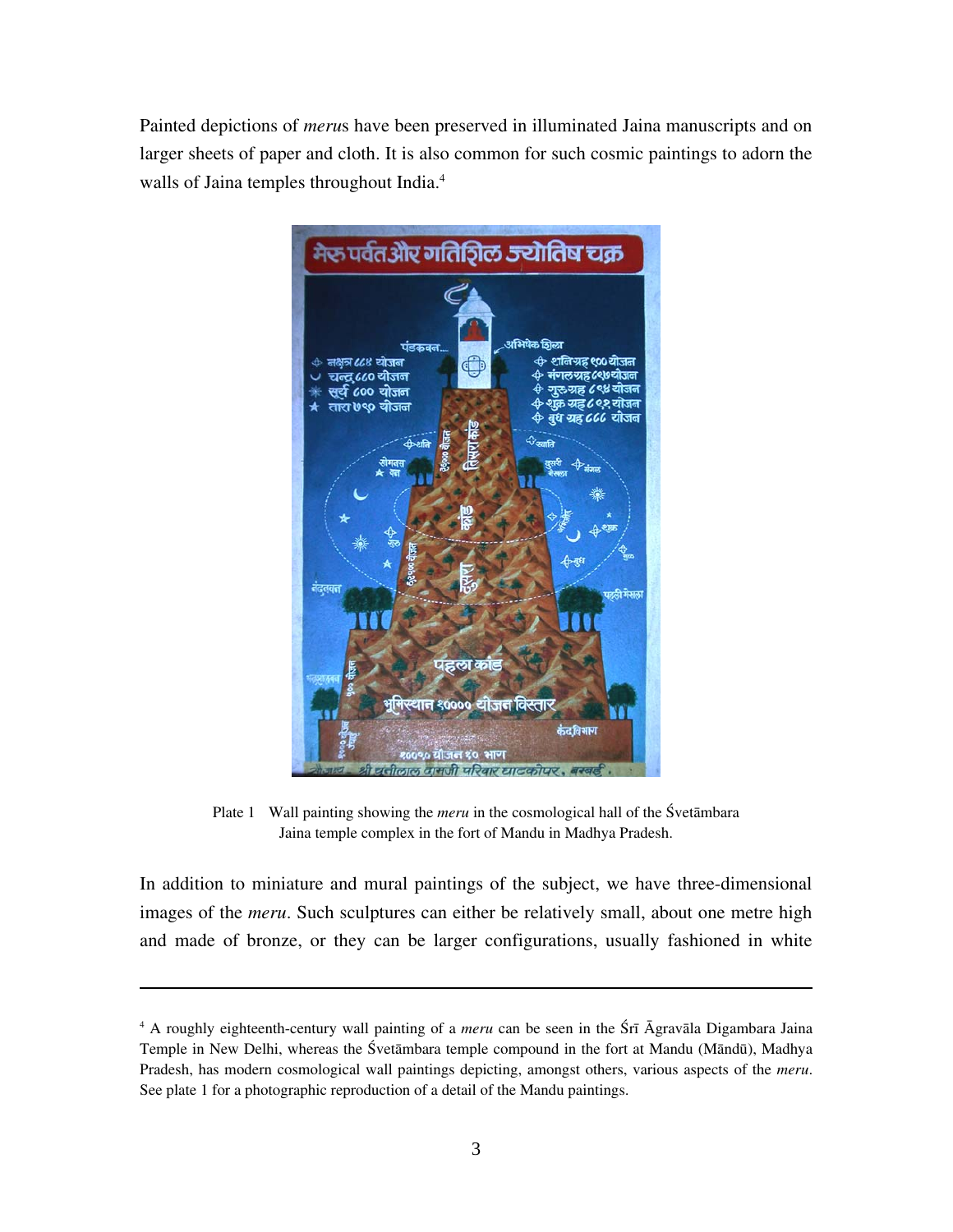marble. Small metal representations of the *meru* are commonly kept in side chapels, antechambers and the *maṇḍapa*s of more extensive temple structures. The larger stone models are usually housed in the principal shrine room and are venerated as the main object of worship in a Jaina temple. A beautiful small bronze sculpture of a *meru* topped by a Jina statue kept under a protective glass dome is venerated in the south-eastern image chamber on the first floor of the Mahāvīra Digambara Jaina Temple at Seoni (Sivanī) in Madhya Pradesh. Larger stone *meru*s, housed in the core *garbha-gṛha*s of Jaina temples, are particularly common in the north of India and exhibit a large range of variations. Most examples are made of white marble and have three octagonal terraces, frequently delineated by low *jālī* screen-like balustrades of the same material. Most of these *meru*s support the *mūl-nāyaka*, the main ritual icon of the temple. While in most paintings and small bronze representations the *meru* itself is the central object of veneration, in the larger stone arrangements the pyramidal *meru* bases are usually somewhat subordinated and are reduced to the function of providing an elaborate pedestal displaying the principal statue. The presence and importance of the *meru* form in such sculptural constellations, however, is clearly acknowledged in the name given to such formations. They are usually referred to as "the *meru* of …" followed by the name of the Jina seated at its apex. A typical example of this kind is the *meru* of Ṛṣabhdeva in the Digambara Jaina Baddhī Mandir at Nāmdev Cauk in Sanganer (Sāṅgāner, Saṅgrāmapura), Rajasthan. The black image of the Tīrthaṅkara Rṣabhdeva, seated at the apex of the structure, is supported on a beautifully carved lotus pedestal. The three octagonal layers of the *meru* of Vāsupūjyasvāmī in the Śrī Vāsupūjyasvāmī Bhagvan Temple at the foot of the sacred Mount Cūlagiri at Khaniya (Khāniyā), outside Jaipur in Rajasthan, is elaborately decorated with trees and other floral and vegetal designs (Plate 2). Because the platform supporting the figural representation is relatively high, it appears almost like a fourth terrace. All of the four layers have been surrounded with low filigreelike stone balustrades. The tapering tiers of the *meru* almost always have edges, but they need not always all be octagonal. The top two terraces of the *meru* of Ajitanātha in the Pārśvanātha Temple in Allahabad (Allahabād), Uttar Pradesh, are octagonal even though the bottom tier is square. In this case, the Jina seated above is raised on an elaborate throne, which has been furnished with a backrest. Two unusual *meru* constellations are the stepped *meru* of Ādinātha in the Śrī Digambara Baṛā Jaina Mandir in Old Delhi (Purānā Dillī), which is made of black and not white marble and bears golden decorations, and the smaller three-tiered *meru* of Pārśvanātha in the Digambara Baṛā Jaina Mandir at Jabalpur in Madhya Pradesh, which is elaborately painted and crowned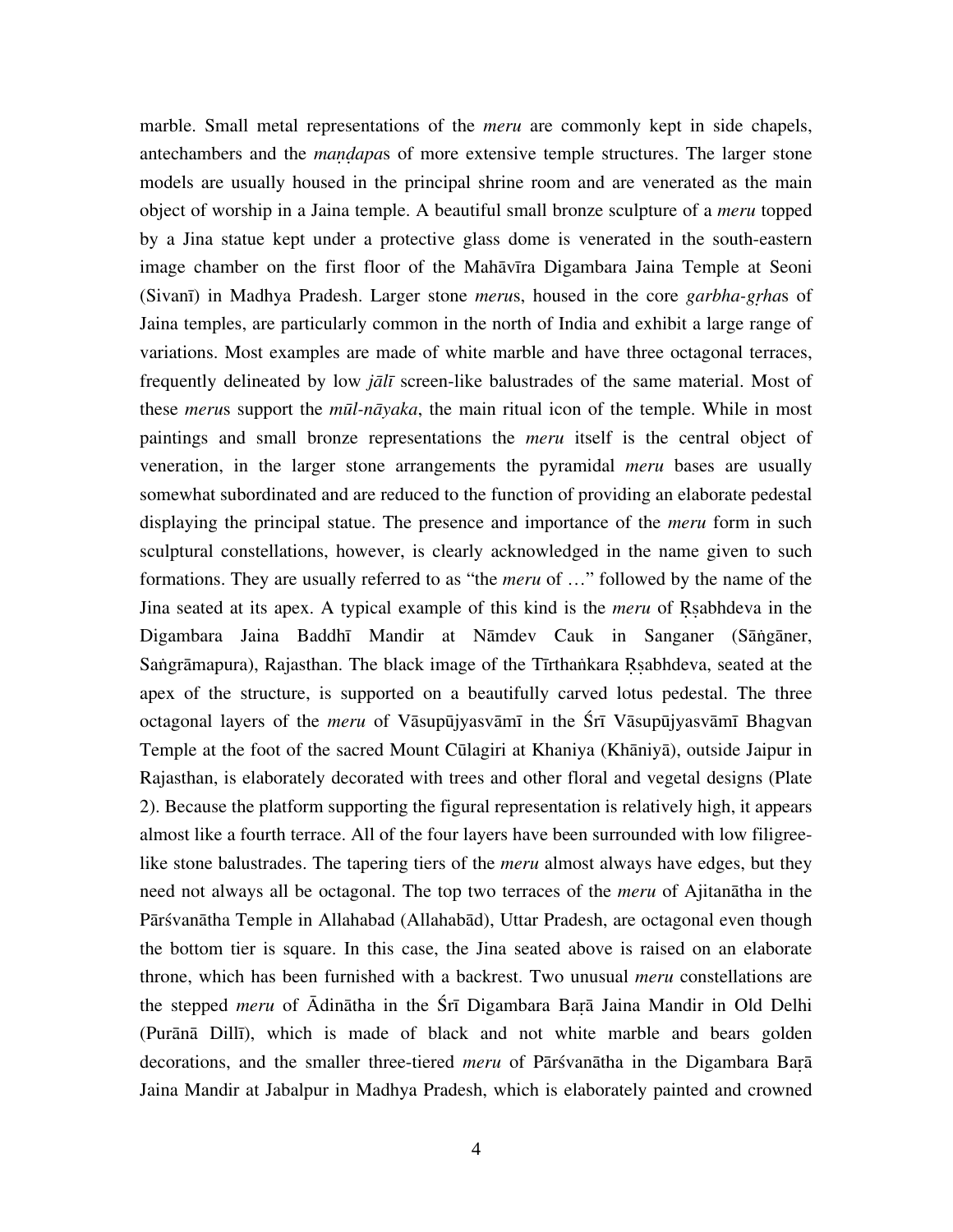by a *śikhara* roof. The superstructures of most *meru* pavilions are topped by bent *baṅgla* roof shapes or rounded domes, which are more typical of later temple forms in South Asia, which have been influenced by Islamic design elements (Hegewald forthcoming).



Plate 2 The *meru* of Vāsupūjyasvāmī in the Śrī Vāsupūjyasvāmī Bhagavān Temple in Khaniya near Jaipur in Rajasthan

In the following section, it will be shown that representations of the *meru* and the *samavasaraṇa* are visually closely related and in many cases almost indistinguishable. From the available material, however, it seems that it is more common for *meru* sculptures to be octagonal and in some cases to have a square base, and for threedimensional *samavasaraṇa*s to be round. The fact that this means of differentiation though does not work in every instance, is attested to by the large circular *meru*, called the Meru Mandir, located immediately to the north of the Digambara Jaina Temple at Ahar (Ahār) in Madhya Pradesh. A further means of differentiation is that most *meru*s are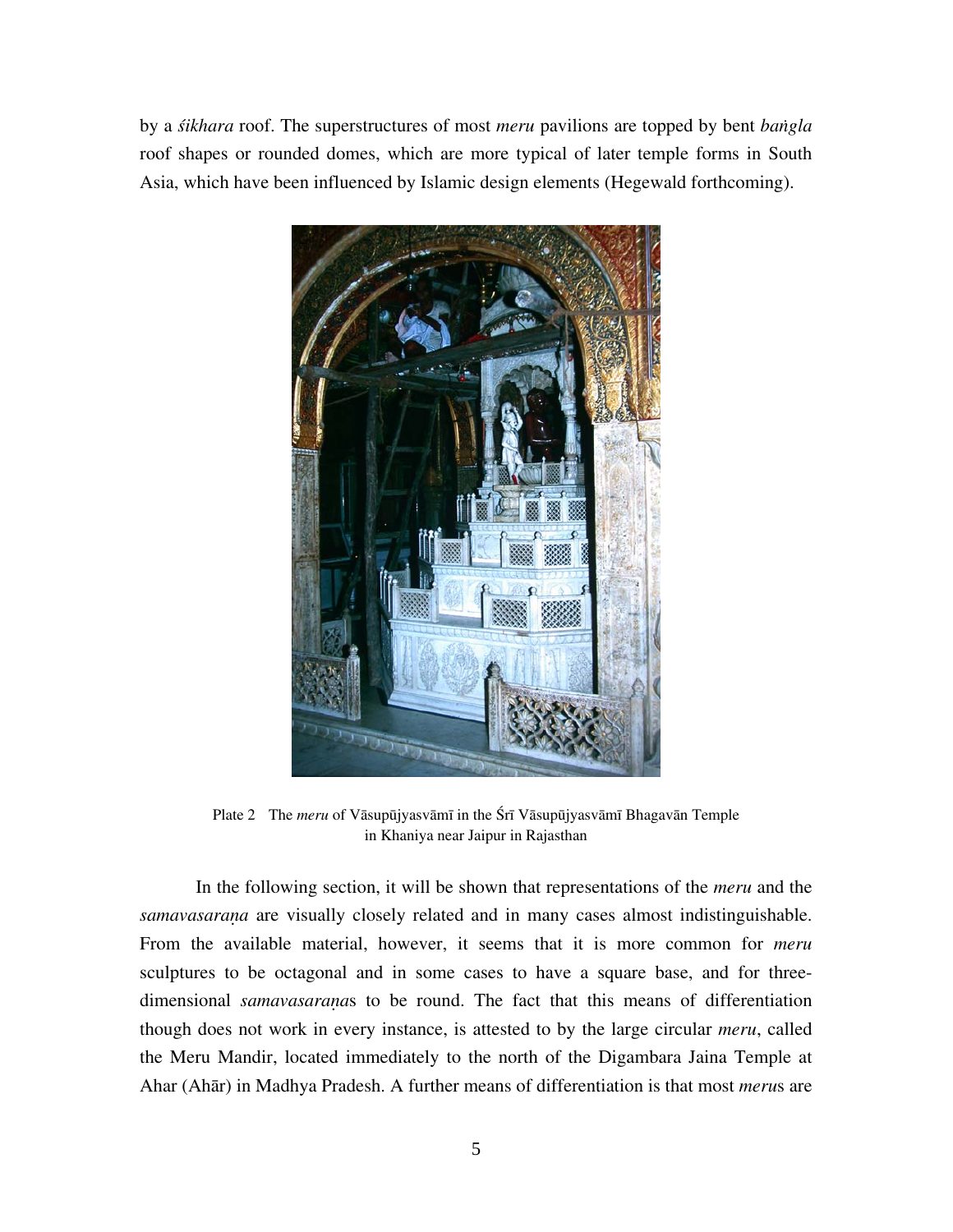topped by a single main figural statue, contrasting with a usually fourfold image supported at the tip of *samavasaraṇa*s. The mythological background to this feature will be explained in the following paragraph on *samavasaraṇa*s.

# *The Mythological Dimension*

 $\overline{a}$ 

The Jaina community has not just developed a complex system of cosmic geography but also a distinct and highly-evolved mythology. At the centres of Jaina myths and legends stand the life stories of the twenty-four Jaina Tīrthaṅkaras. The biographies of the Jinas are closely related and follow a standardised scheme, with those describing the life and deeds of Ādinātha and Mahāvīra being the most elaborate. All Jinas are said to be born into a *kṣatriya* family, they are awakened by the gods to their destiny as spiritual teachers, renounce the world to become wandering ascetics and after strenuous austerities they reach enlightenment.5 Having attained omniscience (*kevalajñāna*), the Jinas deliver their first sermon. For this purpose, the gods create an amphitheatre-like open-air structure. This is referred to as a *samavasaraṇa*, or more colloquially as a *samosaraṇ*, which literally means 'assemblage.'

As pointed out earlier, *meru* and *samavasaraṇa* are visually closely-related. In this context it is noteworthy that in many religio-philosophical texts on architecture, such as the *Vāstuvidyā* of Viśvakarmā, *meru*s and *samavasaraṇa*s are treated in conjunction and are discussed in the same passages.<sup>6</sup> Detailed descriptions of the mythical assembly halls of the Tīrthaṅkaras are provided in the Jaina *Purāṇa*s of both major sects. These describe the *samavasaraṇa* as a complex amphitheatre-like pyramidal structure, consisting of three terraces or fortifications to accommodate the audience of gods, humans and animals attending the first formalised teaching of a Jina. *Samavasaraṇa*s can either be round or square in plan, although they seem more commonly to have a circular ground plan.7 The pyramidal preaching hall is topped by a square platform, referred to as *pīṭha*, *gandha-kuṭī* or *devachchhaṅda*, on which the enlightened Jina takes his seat. The

<sup>&</sup>lt;sup>5</sup> Dundas (1992: 18f.) described and analysed patterns in the life stories of the Tīrthaṅkaras at great length.

<sup>6</sup> For textual references and further details, see the discussions by Somapura and Dhaky (1975: 16). In this respect it is also worth noting that a temple on Mount Sonāgiri is both referred to as a *meru* and as a *samavasaraṇa*.

<sup>7</sup> Verses five and six of the *Samavasaraṇa-stavana*, for example, give the dimensions of the various constituent elements of round and square *samavasaraṇa*s (Bhandarkar 1911: 128-129) but, according to Shah (1955: 93), square *samavasaraṇa*s are a later conception.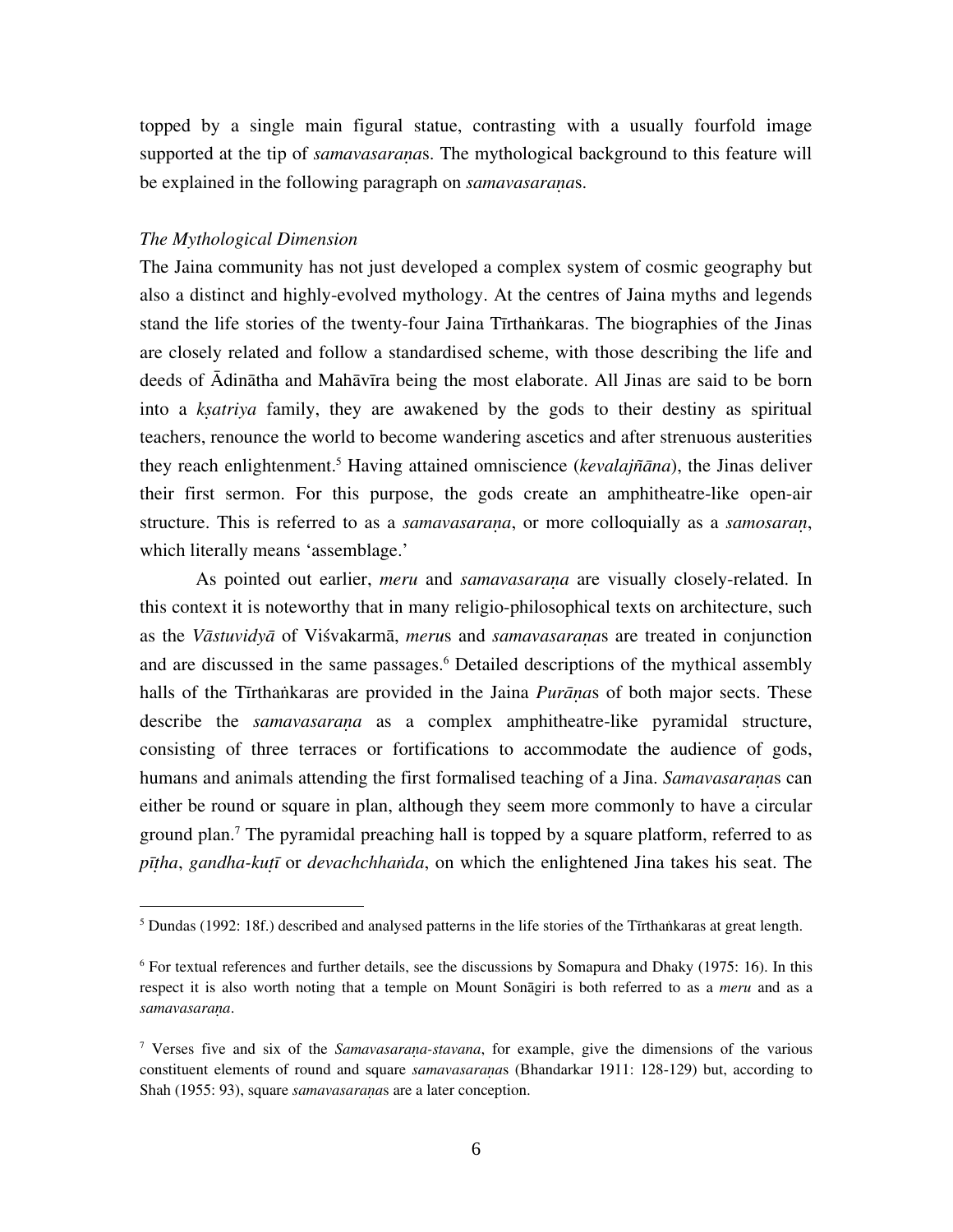gods then create three more identical images of the Tīrthaṅkara, seated on similar stools, to address the listeners in the remaining three directions. This aspect of the story provides the rational for having a quadruple depiction at the summit. The fourfold icon is protected by a pavilion (*śrī-maṇḍapa*) (Plate 3) or sheltered under a tree growing atop the threetiered structure. In many instances both elements, shrine and tree, are present. The sheltering tree is either referred to as a *caitya-vr̥kṣa* or more specifically as an *aśoka* tree. Because of the close connection between the Jina's attainment of omniscience and the structure of the *samavasaraṇa*, which provides the venue for his first sermon, models of the mythical preaching auditorium are considered symbolic representations of the Tīrthaṅkara's *kevalajñāna*.



Plate 3 Large-scale representation of a *samavasaraṇa* at Pavapuri in Bihar, marking what is believed to be the actual spot of Mahāvīra's first sermon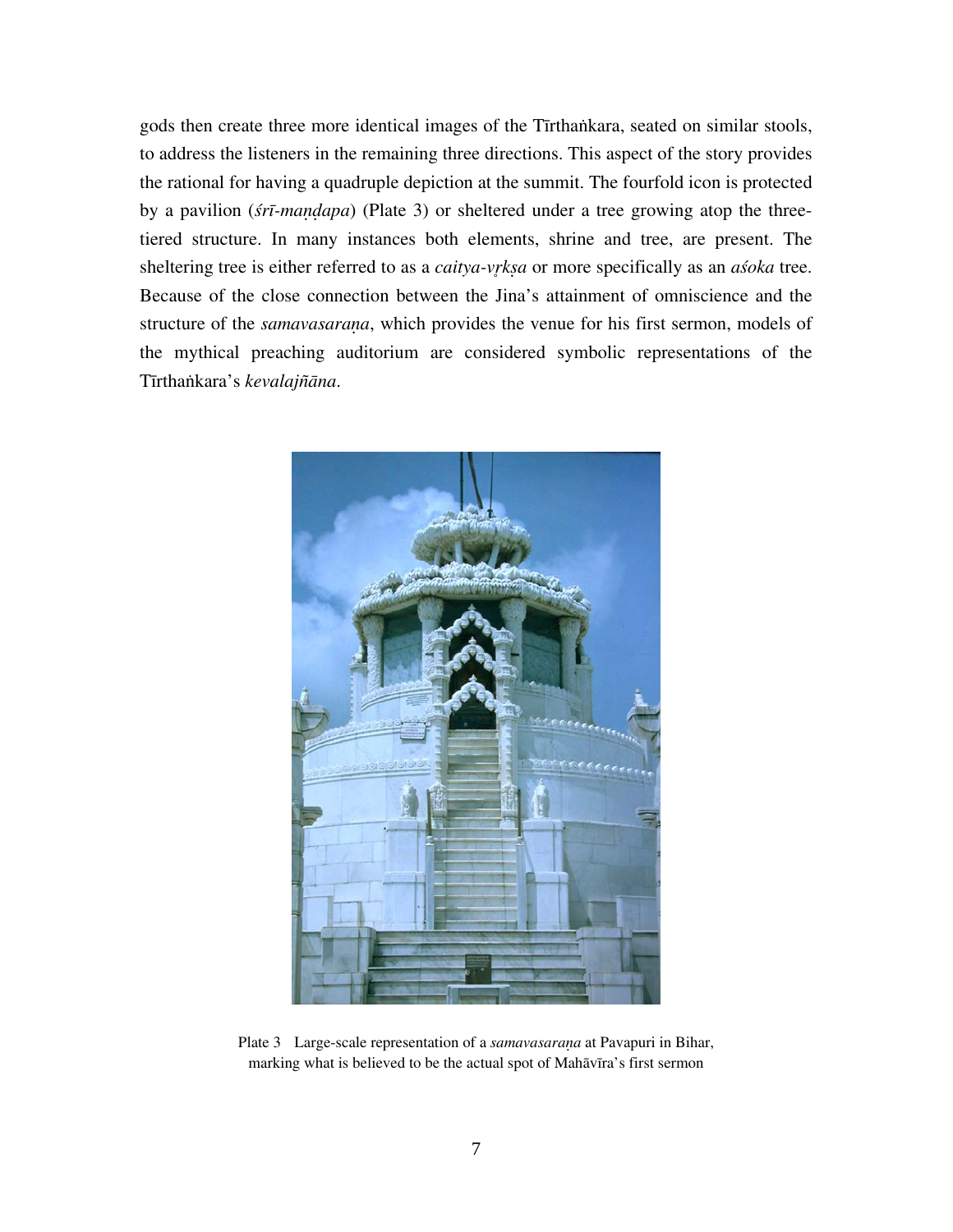In Jaina caves and temple architecture, there are many carved relief panels depicting stylised versions of the multi-tiered preaching hall of the Tīrthaṅkaras. It is interesting that although depictions of the standardised three-tiered *samavasarana* do not appear on the surviving first to second century CE *āyāgapaṭa*s (tables of homage), from Mathura (Mathurā) in Uttar Pradesh (Shah 1955: 86) there are what seem to be early rock-cut representations of it in the Jaina caves at Udajayagiri in Orissa. These too date from about the first century CE. Much clearer examples, however, may be seen in medieval Jaina temples in Rajasthan. See, for instance, the ceiling panels in the porch of the Mahāvīra Temple at Kumbharia (Kumbhāriā, ancient Ārāsaṇa), and those of shrines number fifteen and nineteen in the temple of Ādinātha, better known as the Vimala-Vasahī, at Mount Abu (Ābū Parvata, Delvāṛā). Both temples date from the early to mideleventh century. From this period we also have painted versions, such as the roughly eleventh-century murals decorating the ceilings at Tirumalai in Tamil Nadu, and those in the open *maṇḍapa* of the Vardhamāna Temple at Kanchipuram (Kāñcī), Tamil Nadu, dating from about the twelfth century CE (Shah 1955: 94).<sup>8</sup>

From the twelfth to thirteenth centuries, painted versions of the *samavasarana* do not remain confined to architecture and we also have painted examples on cloth and paper. In addition to stone reliefs and paintings, there are free-standing *samavasaraṇa* sculptures, which can be made of metal or stone.<sup>9</sup> The metal versions are usually relatively small but can be very elaborate. A beautiful sculptural *samavasaraṇa*, where a lot of emphasis has been placed on the three tiers of the arrangement, is housed in the side chapel in the north-east of the Śrī Digamabara Jaina Bīspaṅthī Barī Kothī Mahāvīra Temple in the village of Sonagiri (Sonāgiri) in Madhya Pradesh.10 Sculpted *samavasaraṇa*s made of stone are often very closely related to the three-dimensional

<sup>&</sup>lt;sup>8</sup> In later medieval as well as in contemporary temple building and decoration, paintings of this genre are more likely to be positioned on the vertical walls of temples. This may be seen in the Nasiyan Temple at Ajmer (Ajmīr), Rajasthan, and on the outer walls of the Baḍaga Basadi temple complex at Mudabidri (Mūḍabidrī) in Karnataka. In these temples, *samavasaraṇa* imagery is used to advertise a clear and distinct Jaina identity on the outside of the temple structures.

<sup>9</sup> This is another area where there is a close connection between models of *meru*s and of *samavasaraṇa*s. Sculptural representations of both are either cast in metal or carved in white marble. There are some exceptions, where different materials or types of stone have been used in connection with both types of structures.

<sup>&</sup>lt;sup>10</sup> Shah mentions a similar *samavasarana* bronze from Surat (Sūrat) in Gujarat, dated to about 1065 CE. This has been illustrated in his study (Shah 1955: figure 76).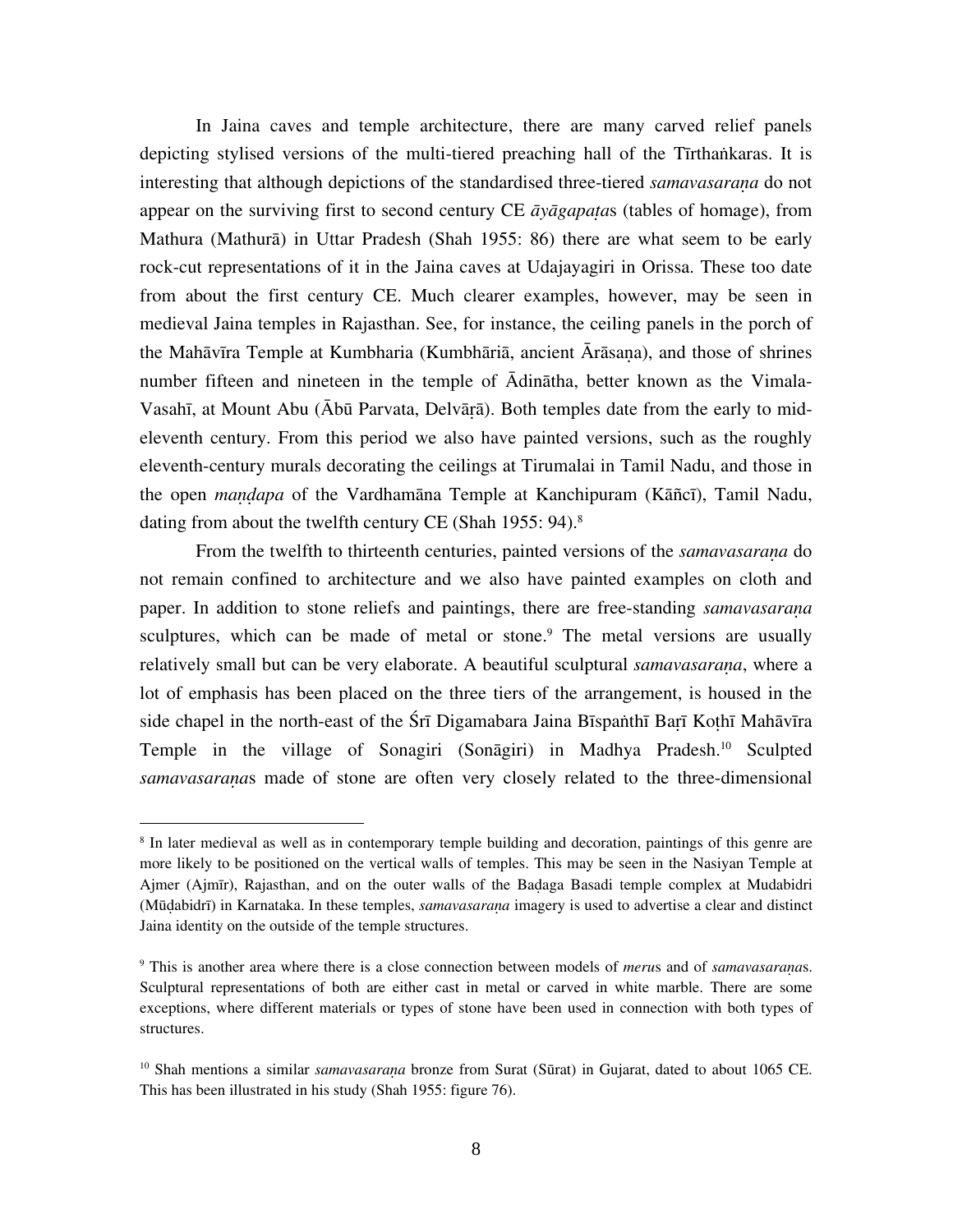stone *meru*s discussed above. *Samavasaraṇa*s modelled in stone usually have a moulded base below, supporting three circular tiers, which are surmounted by a square pavilion accommodating a quadruple image of a Jina. While most *meru*s have angular terraces, it is more common for *samavasaraṇa* models to consist of circular rings. This difference seems not to be derived from textual prescriptions. Most *meru*s have a single main statue at the summit and it is most common for *samavasaraṇa*s to be topped by a four-faced icon of a Tīrthaṅkara. The subsidiary sanctums of large numbers of Jaina temples in north-western India enshrine circular *samavasaraṇa* representations fashioned in white marble. Cell number twenty, in the south-west corner of the Vimala-Vasahī at Mount Abu (CE 1032 and later) houses a striking example. Of a similar date is that in the southernmost chapel on the east side of the Mahāvīra Temple at Kumbharia (CE 1062). A later case of a pyramidal *samavasarana* is located in the north-eastern corner of the Caumukh Tuṅk at Palitana (Pālitānā) in Gujarat, and dates from about the sixteenth or seventeenth centuries.

Especially in recent centuries, *samavasaraṇa* pyramids are also venerated inside the central shrines of temples. In these instances, the images at the summit of the structures are very small, contrasting with the large mythical preaching auditoriums, which have been portrayed in great detail and present the key element of the arrangements. Consequently, it appears that in these later cases the architectural structures and not the figural statues present the primary focus of worship. This expresses a general tendency in Jaina art to display an ever increasing interest and focus on mythological and cosmological themes, which are unique to Jainism and provide clear points of differentiation from other religious groups in the subcontinent (Hegewald 2000). A large modern *samavasaraṇa* is housed in the image chamber on the first floor of the Pārśvanātha Basadi at Narasimharajapura (Narasiṁharājapura) in Karnataka. A further noteworthy position in which *samavasarana* sculptures made of stone can be placed is typical of Jaina temples in north-western India. Especially in Rajasthan, where Jaina temples have pronounced walls and are raised on high terraces, *samavasaraṇa*s, which are about one and a half metres high, are frequently positioned in a small *mandapa* (*nāla*-*maṇḍapa*) positioned over the steps of the entrance to the temple. The pyramidal representations face the main icon in the central sanctum. Theoretical texts on architecture, such as the *Vāstuśāstra* and the *Vāstuvidyā* of Viśvakarmā, prescribe this layout and imply that these *samavasaranas* act as equivalents and Jaina replacements for *vāhana* sculptures, such as *nandi* or *garuda*, found in a Hindu temple context.<sup>11</sup>

 $11$  In the volume edited by Shah and Dhaky (1975), various authors discuss this issue. Especially useful is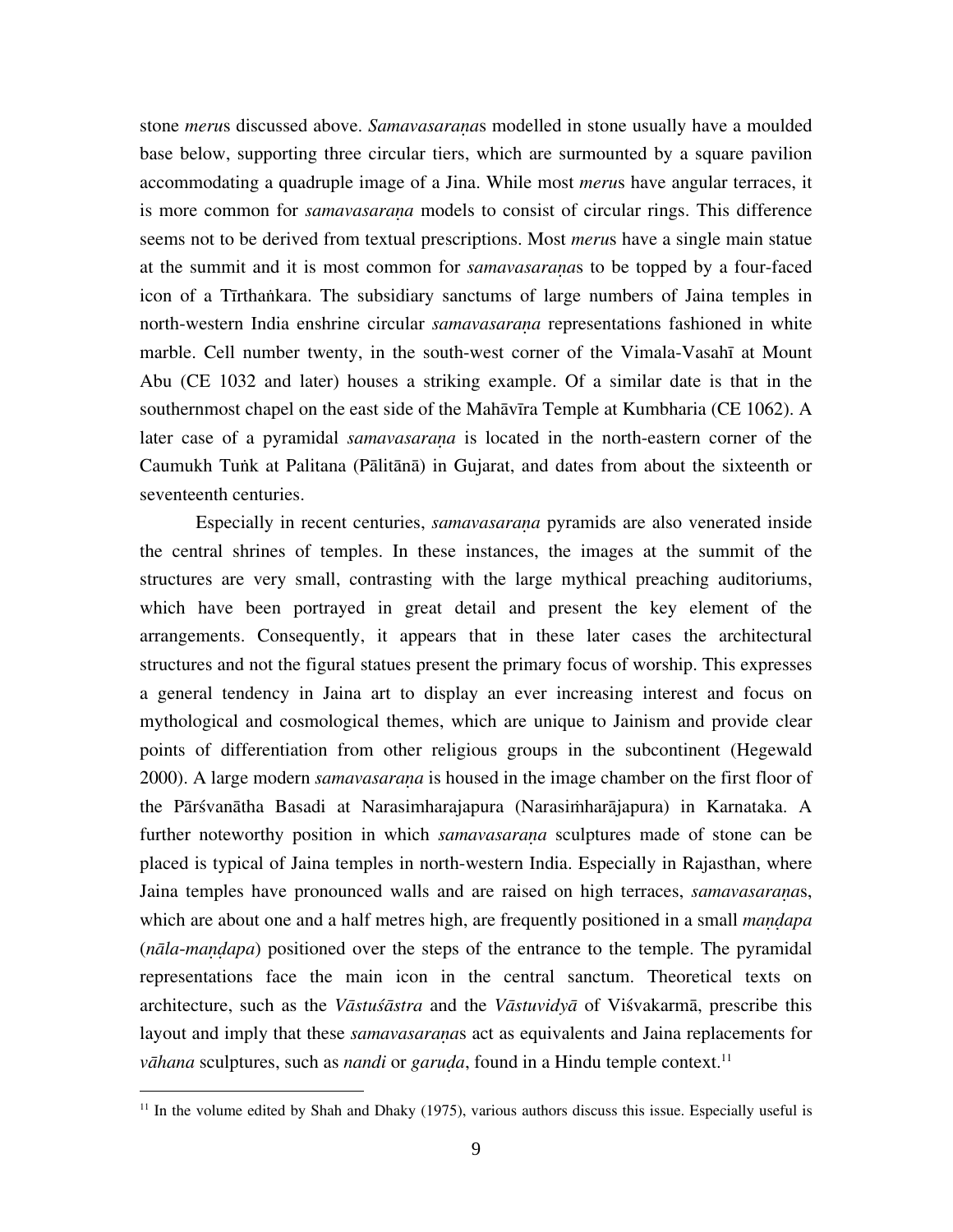All *samavasaraṇa*s discussed so far are housed inside temple buildings and represent sculptural approaches to the subject. In addition, *samavasaraṇa*s were created on a much larger scale, expressing the translation of this theme into monumental architecture. All architectural examples date from later periods, such as the eighteenth to the twenty-first centuries, and express an unbroken continuity of this mythological theme in Jaina art and architecture. There are architectural *samavasaraṇa*s from all regions of the subcontinent. It is fascinating to observe that in more monumental cases, the pavilion at the summit of the structure is frequently enclosed and remains locked on ordinary days, obscuring the multiple images inside. In these cases, it appears to be more the celebration of *kevalajñāna*, the attainment of enlightenment in general, which ultimately is the aim of every Jaina, rather than the illustration of the historical first sermon of a specific Tīrthaṅkara, which is symbolised. Whilst the *samavasaraṇa* in the south-west of the large temple complex at Papora (Paporā), Madhya Pradesh, is specifically associated with Pārśvanātha's first preaching, the group of three *samavasaraṇa*s in the north-east of the temple area, although they too must be topped by specific Jina icons, are largely venerated as images of *kevalajñāna* in general. A beautifully shaped *samavasaraṇa*, possibly dating from the eighteenth or nineteenth centuries, which is dedicated to Candraprabhu, is located in the Digambara temple complex at Ramtek (Rāmṭek) in Maharashtra. The *samavasaraṇa* structures on Mount Sonāgiri in Madhya Pradesh and at Pavapuri (Pāvāpurī; ancient Pāpā) in Bihar (Plate 3) are on an even larger scale. The example at Pavapuri is especially significant, as it is believed to mark the actual spot on which the historical Mahāvīra delivered his first sermon. One of the largest representation so far of its kind has been constructed at Palitana, at the base of Mount Śatruñjaya. Although smaller *samavasaraṇa*s are usually solid, functioning as monumental sculptures and allowing the visitors to climb the structures, the latter example is a 'real' building in the sense that it encloses an internal space.<sup>12</sup> The translation of this mythical monumental symbol into a religious edifice, which devotees can enter, seems to be a feature particularly of very recent structures in this style. Similar monumental *samavasarana* edifices were under construction at the two Rajasthani sites of Shri Himachal Nagar (Śrī

the joint paper by Sompura and Dhaky (1975: 13-20). Note particularly the sections on pages 15 and 16, but also the discussion by Dhaky on pages 329 and 332. The latter also seems to imply that other symbolic representations can replace *vāhana* sculptures.

<sup>12</sup> Visitors can enter the structure. Inside the large *samavasaraṇa* at Palitana, an exhibition of Jaina cosmological and mythical themes is permanently on display.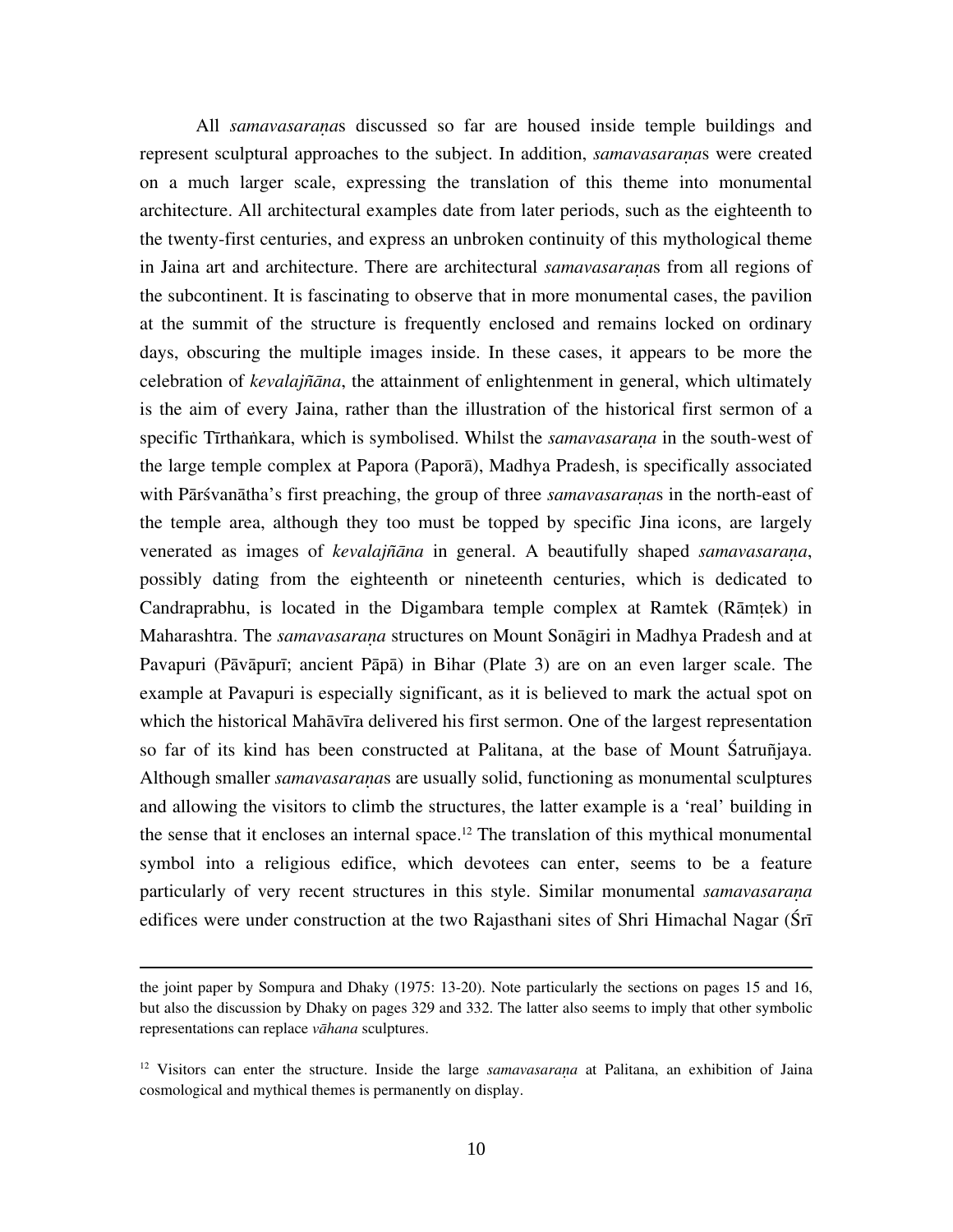Himācal Sūrya Nagar) in 1998 and at Bamanvad (Bāmaṇvāḍjī) in 2003. Such monumental *samavasaraṇa*s are large-scale architectural structures, which represent a symbolic commemorative temple type, which in this specific shape has not been associated with other religious groups in the wider geographical area of Asia or outside the region.

#### *The Ritual Instrument*

 $\overline{a}$ 

In addition to their evolved cosmologies and distinct mythological stories, focussing around the Tīrthaṅkaras, the Jainas have also developed a distinct form of temple ritual. This is based on their discrete approach to sacred images and the presence of multiple religious sculptures, which are frequently housed in a multitude of shrine rooms located on various floor levels.13 Considerations of purity are of crucial importance with relation to sacred Jaina icons and especially with regard to the *mūl-nāyaka*. The central statue of a temple is usually a large fixed stone sculpture (*pratiṣṭhit*). In certain temples, lay worshippers and especially women are barred from touching this main religious icon, preventing them from performing rituals such as the bathing, anointing and decorating of the sculpture. This is one reason why most temples have one or several small metal images, referred to as *vidhi-nāyaka*s. There are less concerns with regards to purity concerning these portable ritual figures. The *vidhi-nāyaka*s are relatively light and easily movable and are therefore used during the performance of ceremonies.<sup>14</sup> The larger stationary sculptures housed in the central *garbha-gṛha* of a temple will also be washed and anointed on a regular basis, but the daily ritual morning bath as well as more complex observances are more commonly performed on the small portable ritual images (Plate 4) (Jain & Fischer 1978 I: 13). Jainas generally believe that the rituals conducted on the metal statues equally apply themselves to the main icon, the *mūl-nāyaka*, housed in the principal shrine. On these occasions the movable metal image is placed at the summit of a metal structure, called a *siṁhāsana* stand, and acts as a substitute for the *mūl-nāyaka*. The *siṁhāsana* ritual stand constitutes the third element in our group of closely related three-tiered Jaina religious items.

<sup>&</sup>lt;sup>13</sup> For a discussion of the effects, which this distinct approach to image veneration has had on Jaina temple architecture, see either the comprehensive monograph by Hegewald (2009) or one of the concise analyses of the topic (Hegewald 2001).

<sup>&</sup>lt;sup>14</sup> In many Jaina temples, the portable metal images are also kept in the main shrine room but are taken to the *siṁhāsana* stand in order to perform rituals.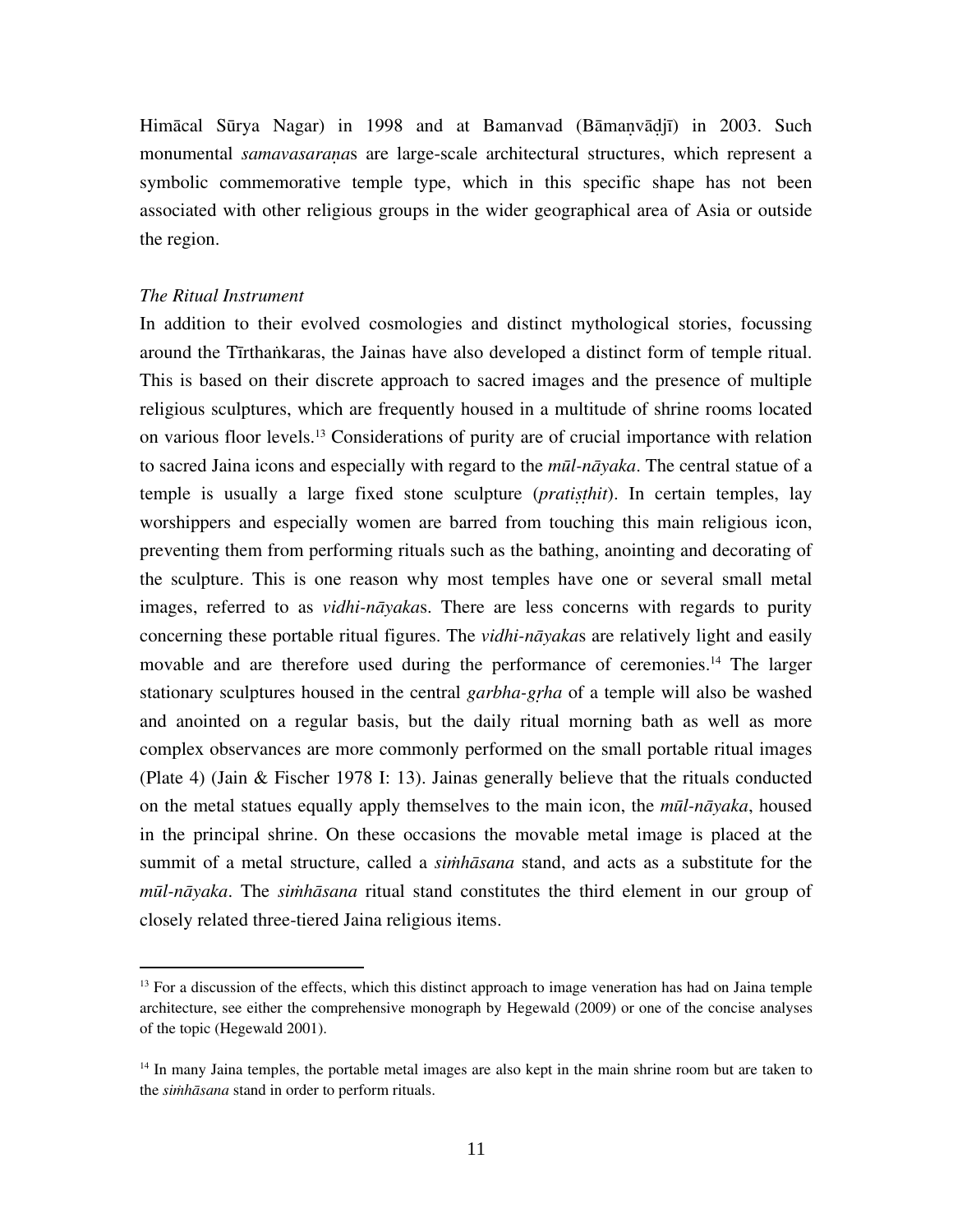

Plate 4 Morning rituals being performed on an octagonal *siṁhāsana* stand in the Pārśvanātha Temple at Sholapur in Maharashtra

*Siṁhāsana* literally means 'lion seat' or 'lion throne' and is used to describe any pedestal or platform adorned with lions at its extremities, carrying an image of a Tirthankara or other divine being.<sup>15</sup> In its general sense, the term is used to refer to the

<sup>&</sup>lt;sup>15</sup> Consequently, the *simhāsana* is also a constituent element of the *samavasarana*. According to textual descriptions, there are four lion thrones at the summit of the *samavasaraṇa* structure, on which the four Jinas are seated (Coomaraswamy 1994: 23; von Glasenapp 1999: 279). Whilst the *vidhi-nāyaka* is placed on a large three-tiered pedestal called a *siṁhāsana*, most *mūl-nāyaka*s are seated on lion thrones in the more general sense (Srinivasan 1975: 168). These pedestals with lions at the extremities form a part of stone and metal sculptures. This applies to small ritual statues as well, which usually have an inherent pedestal adorned with lions. For a discussion of simple lion pedestals as constituent elements of Jaina sculptural arrangements, see, for instance, the publication by Shah (1987: 10). Consequently, the placing of the icon and its inherent pedestal on a larger throne sculpture, the *siṁhāsana*, constitutes a certain repetition. At the end of this paper, however, it will become clear that during rituals the *siṁhāsana* stand ceases primarily to represent the lion throne of the Jina and becomes equated with the *meru* and the *samavasaraṇa*.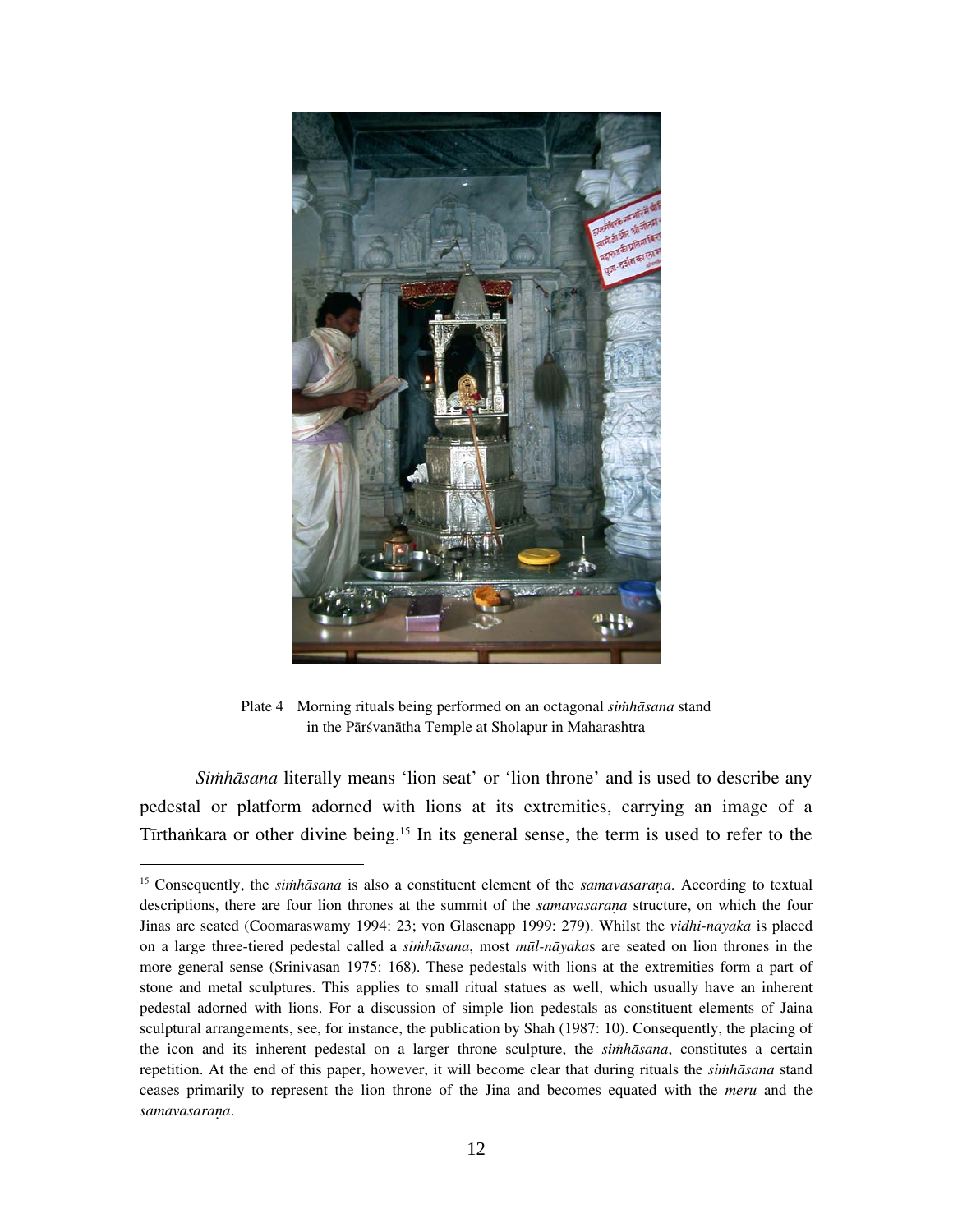seat located on the summit of the ritual stands as well. However, it is more commonly applied to the entire three-tiered structure. The foremost purpose of the *siṁhāsana* is to carry and display a sculptural representation of a Jina for the execution of religious rituals. Such three-tiered ritual podiums are found in most Jaina temples throughout India and are used on a daily basis. Most *siṁhāsana*s are located in the main *maṇḍapa* at the front of the *garbha-gṛha* housing the focal image of a Jaina temple, but they can also be positioned at the front of side cells. Larger temples may have more than one *siṁhāsana* stand.16 The pyramidal ritual podiums are either made entirely out of metal or they consist of a wooden frame covered with sheets of silver. A few are made of bronze or are goldplated. The tapering structures are composed of three either square or circular pedestals, although there are some with octagonal tiers as well (Plate 4). The levels are positioned one over the other culminating in a throne platform or seat. As was the case with the previous two three-tired items, there frequently is a small pavilion sheltering the icon, which can have a dome or a *śikhara* roof form at its apex.

It is obvious from the description that the *siṁhāsana* ritual stands are structurally closely related to the other three-tiered structures, the *meru* and the *samavasaraṇa*, discussed above. Especially noteworthy is that conceptually, they seem to form a link between the other two items. This has predominantly to do with the kind of rituals conducted on the tapering stools of the *siṁhāsana*s and with the events portrayed and represented in these particular ceremonies. The following discussion will explain the more abstract links and intangible dimensions further connecting the three.

#### **The Conceptual Link**

 $\overline{a}$ 

Sacred Jaina statues have to be formally installed and consecrated through the performance of a series of complex rituals in order to function ritually and to be potent religious objects. In a Jaina context, these installation and consecration rituals are commonly referred to as the *pañca-kalyāṇaka*-*pratiṣṭhā*-*mahotsava* or as the Jina*-bimbapratiṣṭhā* (Babb 1998: 66; Jain 1983: 114; Fischer & Jain 1974/5: 35). The rituals aim at re-enacting the five central events in the life of a Tīrthaṅkara. At the end of the sequence the Jina has figuratively 'relived' the five auspicious occasions of: conception, birth,

<sup>&</sup>lt;sup>16</sup> This is particularly common of larger complexes or temples in popular pilgrimage centres, which attract large numbers of worshippers simultaneously. Two *siṁhāsana* stands, for example, are in use in different sections of the Ajitnātha Temple at Sirohi (Sirohī) in Rajasthan.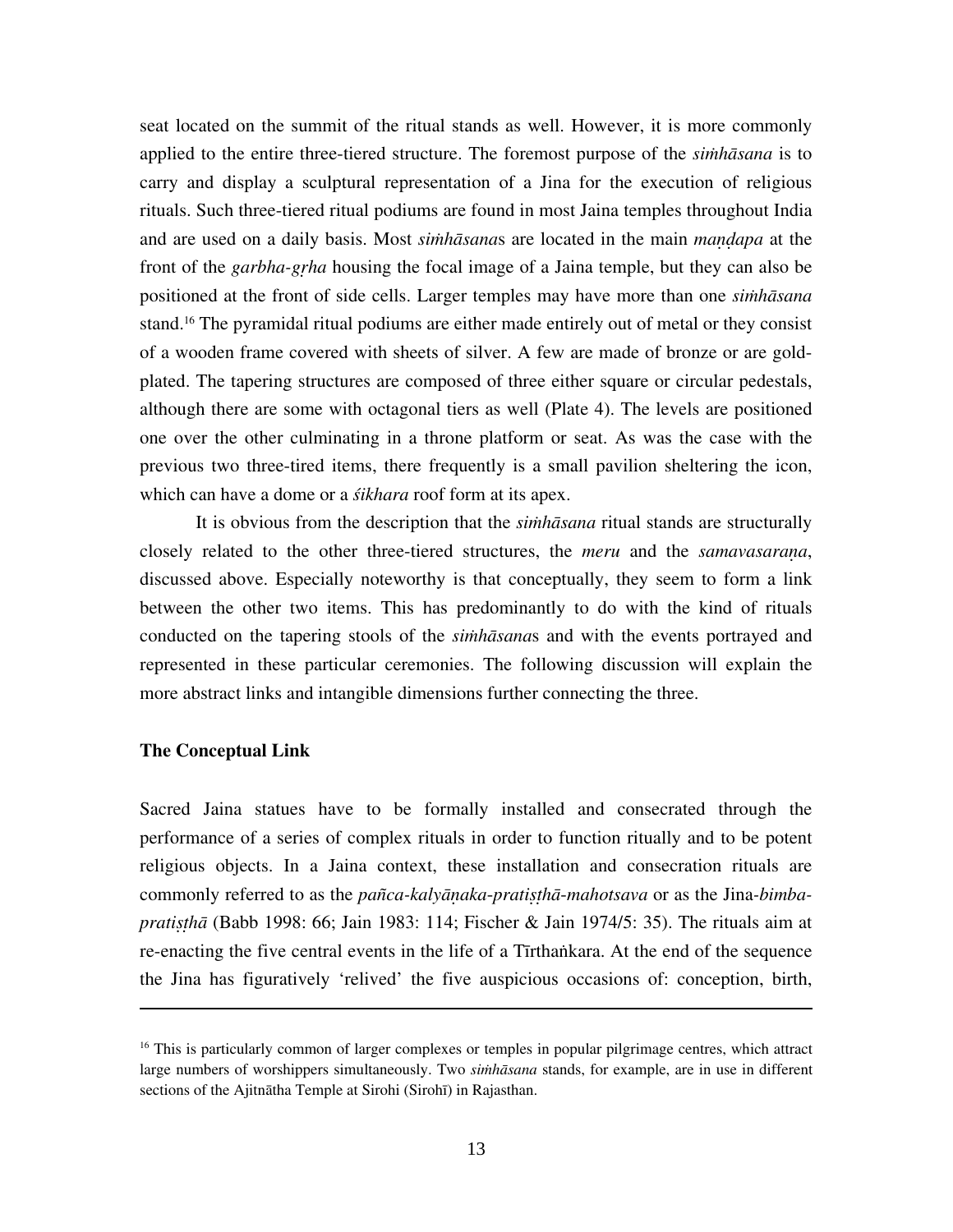renunciation, omniscience, and release. In this fully-enlightened and liberated state, he is enshrined in the temple. The consecration rites are usually conducted on a small replacement image made of metal (Fischer & Jain 1974/5: 35). The two aspects of the rituals re-enacting the five core events, the *pañca*-*kalyāṇaka pūjā* or *pañc*-*kalyāṇ pūjā*, which are particularly important with regard to our analysis and interpretation of threetiered structures in Jaina art and architecture, are the birth (*janam kalyāṇaka*) and the enlightenment (*nirvāṇa kalyāṇaka*) of the Tīrthaṅkara.

The climax of the birth celebrations (*janmotsava*) is represented by the reenactment of the first bath (*janamābhiṣeka*), which every Jina receives from the god Indra on a terrace at the peak of Mount Meru immediately following his birth.<sup>17</sup> The ritual bathing of the image is referred to as *snātra* or *snāpana pūjā* (Babb 1998: 69; Jaini 1990: 200) and in a temple context, either one or several devotees, take on the role of Indra and pour various kinds of liquids (*abhiṣeka*) over the portable metal icon placed on the *siṁhāsana*. 18 During the ritual, the *siṁhāsana* stand, which is visually closely related to representations of the *meru* discussed earlier, becomes immediately associated with and symbolic of Mount Meru (Jaini 1990: 197, 200). This bathing ceremony, however, is not only performed as an element of the lengthy and costly celebrations of the *pañcakalyāṇaka pūjā*. It should be performed every morning for every Jina representation housed in a Jaina shrine. Therefore, it is part of the *pūjā* of eight substances (*aṣṭa-prakārī pūjā*), but is also a preliminary to any major ritual or veneration in general (Babb 1998: 69). When the bathing ceremony is not performed in the context of the sequence of the *pañca*-*kalyāṇaka pūjā*, it is more often referred to as *jal pūjā* (water worship) or *abhiṣeka* (Babb 1998: 85). Anybody conducting a lustration ceremony is meant to imagine himself or herself as Indra, and any bathing ritual is symbolically regarded as representative of the birth of the Tīrthaṅkara. Consequently, the *siṁhāsana* stand acts as a *meru* during its employment in bathing rituals.

For the duration of other sacred temple rites, the *siṁhāsana* also doubles as the *samavasaraṇa*. 19 Any temple housing an icon is figuratively equated with the

<sup>&</sup>lt;sup>17</sup> Babb (1998: 72-84) describes the ritual sequence of Jaina bathing ceremonies in much detail.

<sup>&</sup>lt;sup>18</sup> The liquids passing over the surface of the sacred image are consecrated in the process and are carefully collected in a special container. Worshippers conducting or observing the ritual will usually dab some of the sacred water onto their eyes and foreheads. The remaining liquid is kept over the day and offered to those, who have not taken part in the ceremony.

<sup>19</sup> For further information on the symbolic connection between the *siṁhāsana* and either Mount Meru or the *samavasaraṇa*, see Jain and Fischer (1978 I: 12, 13), Jaini (1990: 201), Jain (1977: 38), and Williams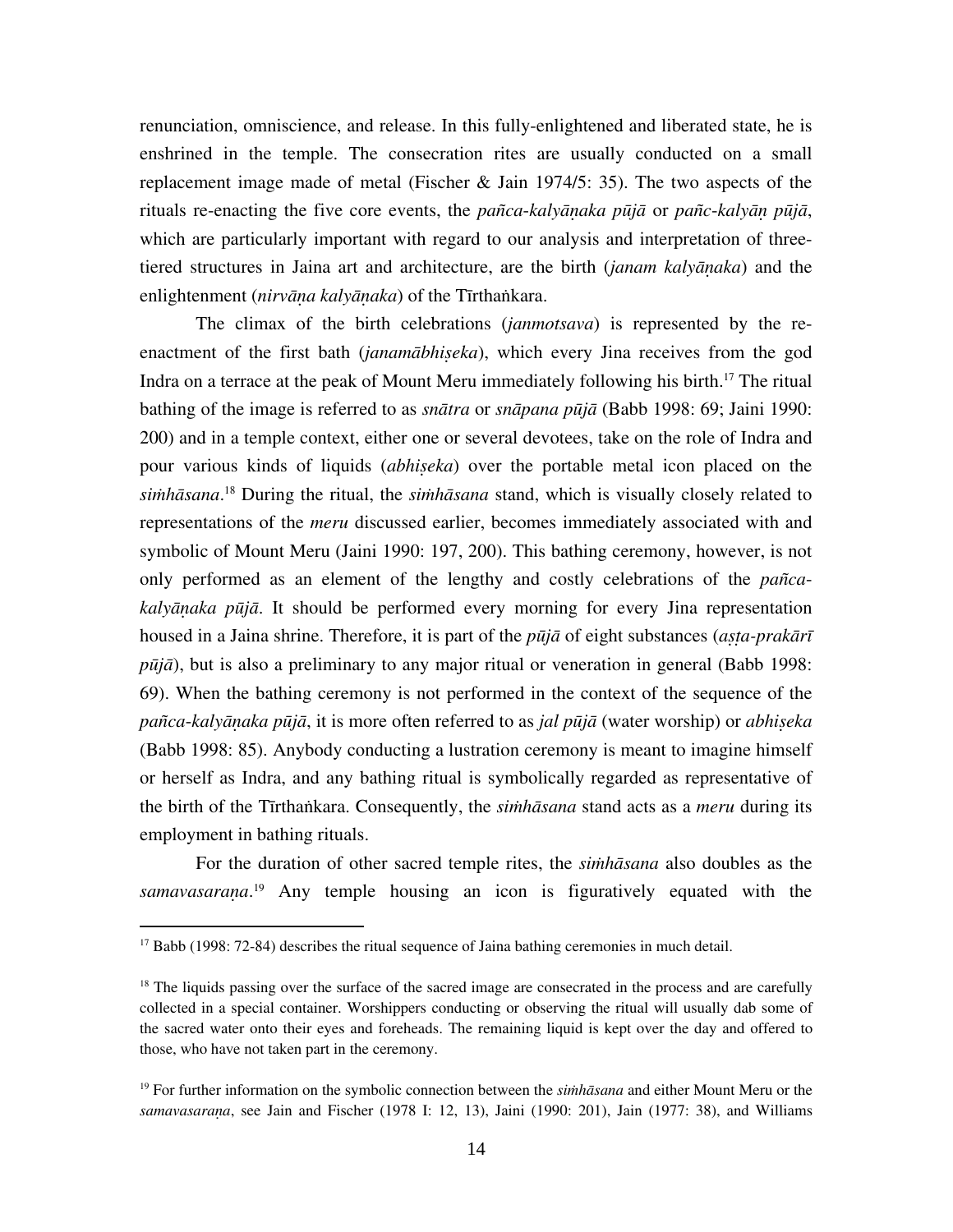*samavasaraṇa*. The placing of the ritual statue at the apex of the *siṁhāsana* stand, however, is interpreted more specifically as an image of the Jina's attainment of omniscience and represents the final stage in his worldly life. Consequently, this segment of the *pañca*-*kalyāṇaka pūjā* is also performed on the ritual stand, which visually is closely related to the mythical preaching auditorium of the Jina. During this final stage of the *pūjā*, it is symbolically equated with the *samavasaraṇa*. Fascinating in this connection is that a further common term to describe this ritual implement is '*samavasaraṇa*' or more colloquially '*samosaraṇ*' (Humphrey & Laidlaw 1994: 21, 25).

#### **Conclusion**

 $\overline{a}$ 

Although the concept of the *meru* can be found in other South Asian religions, and Hindu as well as Buddhist sculptures are raised above the ground on low thrones or pedestals, called *siṁhāsana*s, distinctive and uniquely Jaina shapes are connected with these terms in a Jaina religious context. It is striking that the shape chosen for these two concepts as well as for that of the *samavasarana*, are structurally closely related and at times difficult to tell apart. Standardised representations of the *meru*, the *samavasaraṇa* and the *siṁhāsana* show these items in the shape of a tapering pyramidal tower consisting of three main superimposed terraces with either one or multiple Jaina images at the apex. The recurrence of this visual shape in connection with essential Jaina cosmological concepts, mythological constructions and ritual instruments, expresses the religious significance dedicated by the Jainas to this simple threefold shape.

In fact there are other religious Jaina items, which use the same structural form. There are *chatrī*s or *caraṇ*s, small pavilions housing the sacred foot imprints (*pādukā*s) of Jinas and other deceased Jaina saints, which follow a very similar or even the same threetiered layout, but display *pādukā*s instead of a figural image at the apex.<sup>20</sup> There are also individual examples where other cosmological items, such as Nandīśvara Dvīpa, have been represented by this simple three-tiered shape.<sup>21</sup>

<sup>21</sup>There is a striking example of a Nandīšvara Dvīpa representation in the topmost shrine of the triplestoreyed Jaina temple on Muktāgiri in Maharshtra. This sculptural representation does not follow any

<sup>(1991: 216, 221).</sup> Particularly good with respect to the double symbolism encountered in this case are Babb (1998: 71) and Humphrey and Laidlaw (1994: 21).

<sup>&</sup>lt;sup>20</sup> A good example, which clearly shows the visual and structural connection to other three-tiered structures, is the large *caran* adjacent to a *samavasarana* in the temple city at Nenagiri (Naināgiri, Reśandīgiri) in Madhya Pradesh.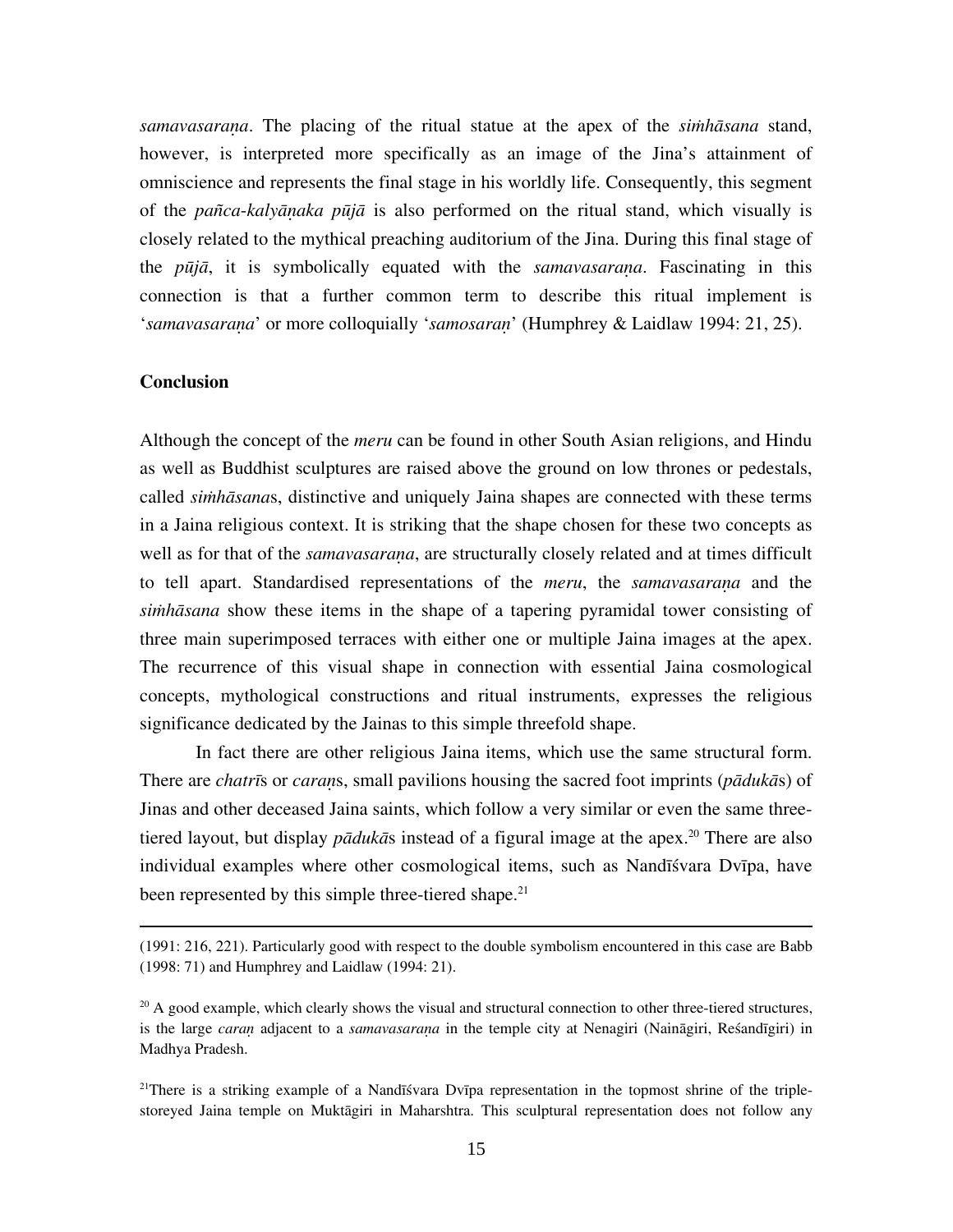Significant with respect to the three items forming the focus of this paper, however, is that they are not simply linked by a common design programme, but that the *meru*, the *samavasaraṇa* and the *siṁhāsana* are conceptually linked as well. During ritual performances, the *siṁhāsana* ritual stand can take on both the significance of the *meru* as well as that of the *samavasarana* and creates a more subtle but not less powerful intrinsic connection between the two.<sup>22</sup>

# **ACKNOWLEDGEMENTS**

I would like to thank the Deutsche Forschungsgemeinschaft (DFG) for their generous support through the Emmy Noether-Programme without which this research could not have been undertaken. I am also grateful to University College Oxford, the Wingate Foundation and the Society for South Asian Studies for supporting my research work.

# **PROTOGRAPHIC CREDIT**

All photographs reproduced in this article are by the author.

### **BIBLIOGRAPHY**

 $\overline{a}$ 

Babb, Lawrence Alan. *Ascetics and Kings in a Jain Ritual Culture*. Delhi: Motilal Banarsidas, 1996/1998 (Lala Sundar Lal Jain Research Series 11).

Bhandarkar, D. R. "Jaina Iconography II: Samavasaraṇa." *Indian Antiquary* 40 (1911) 125-130.

Caillat, Collette & Ravi Kumar. *The Jain Cosmology.* Basel, Paris & New Delhi: Ravi Kumar Publishers, 1981.

standardised form of depiction usually employed by Śvetāmbara or Digambara Jainas, but consists of three octagonal tiers closely related to *samavasaraṇa* and *meru* images.

 $22$  A longer discussion of this topic, with a larger number of examples and photographic reproductions, has been published in the felicitation volume for Enamul Haque (Hegewald 2007). In addition, see the chapters on Jaina religion, which deals with its distinct cosmology and mythology, and the chapter on objects of Jaina veneration in Hegewald (2009: 50-61, 63-125).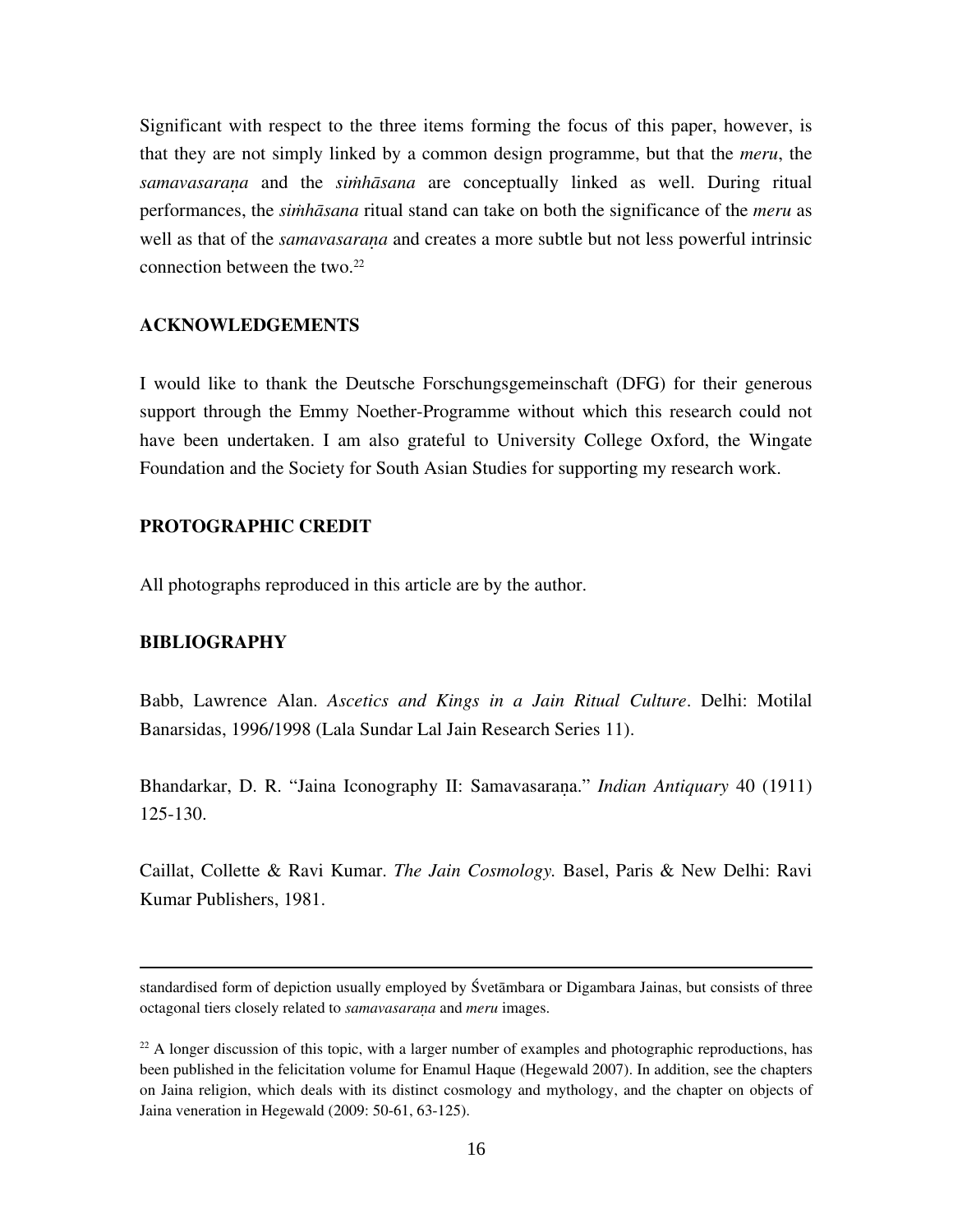Coomaraswamy, Ananda K. *Jaina Art*. New Delhi: Munshiram Manoharlal Publishers, 1994.

Dundas, Paul. *The Jains.* London & New York: Routledge, 1992.

Fischer, Eberhard & Jyotindra Jain. *Kunst und Religion in Indien: 2500 Jahre Jainismus.* Helmhaus Zürich, Kunstmuseum St. Gallen and Museum für Völkerkunde Basel, 1974/75.

Ghosh, A. (ed.). *Jain Art and Architecture.* Vol. I. Published on the Occasion of the 2500th Nirvana Anniversary of Tirthankara Mahavira, New Delhi: Bharatiya Jnanpith, 1974.

Ghosh, A. (ed.). *Jain Art and Architecture.* Vol. II-III. Published on the Occasion of the 2500th Nirvana Anniversary of Tirthankara Mahavira, New Delhi: Bharatiya Jnanpith, 1975.

Glasenapp, Helmuth von. *Jainism: An Indian Religion of Salvation.* Translated from the original German by Shridhar B. Shroti. Delhi: Motilal Banarsidas, 1925/1999 (Lala Sundar Lal Jain Research Series 14).

Hegewald, Julia A. B. "Oceans, Islands and Sacred Mountains: Representations of Cosmic Geography in Jaina Art and Architecture." *Cosmos* 16 (2000) 3-42.

Hegewald, Julia A. B. "Multi-shrined Complexes: The Ordering of Space in Jaina Temple Architecture in North-Western India." *South Asian Studies*, 17 (2001) 77-96.

Hegewald, Julia A. B., "*Meru, Samavasaraṇa* and *Siṁhāsana*: The Recurrence of Threetiered Structures in Jaina Cosmology, Mythology and Ritual." *Kalhār (White Water-Lily). Studies in Art, Iconography, Architecture and Archaeology of India and Bangladesh (Professor Enamul Haque Felicitation Volume).* Eds. Gouriswar Bhattacharya, Gerd Mevissen, Mallar Mitra & Sutapa Sinha, 132-146. Delhi: Kaveri Books, 2007.

Hegewald, Julia A. B., *Jaina Temple Architecture in India: The Development of a Distinct Language in Space and Ritual.* Berlin: G+H-Verlag, 2009 (Monographien zur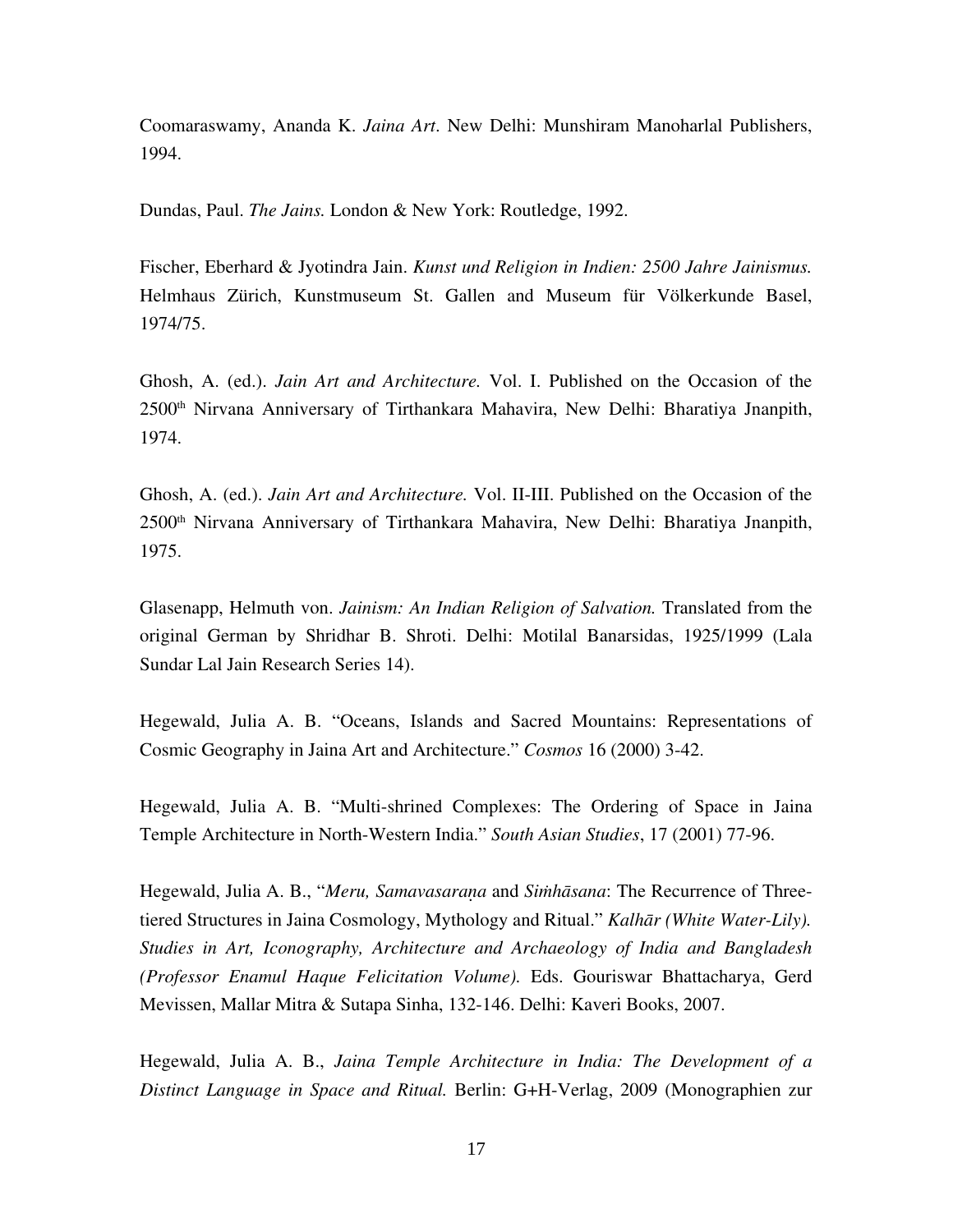indischen Archäologie, Kunst und Philologie 19, Herausgeber Stiftung Ernst Waldschmidt).

Hegewald, Julia A. B. "Rival and Revival: Islam as Threat, Challenge and Inspiration on Later Jaina Temple Architecture." *Jaina Sacred Places.* Eds. Peter Flügel & Olle Qvarnström. London & New York: Routledge, forthcoming (Routledge Advances in Jaina Studies).

Humphrey, Caroline & James Laidlaw. *The Archetypal Actions of Ritual: A Theory of Ritual Illustrated by the Jain Rite of Worship*. Oxford: Clarendon Press, 1994.

Jain, Jyoti Prasad. *Religion & Culture of the Jains*. New Delhi: Bharatiya Jnanpith Publications, 1983 (Murtidevi Granthamala, English Series 6).

Jain, Jyotindra, "Jaina Ritual and Space: Cosmic, Mythical and Symbolic Space and Contemporary Jaina Ritual." *Art and Architecture Research Papers* June (1977) 36-41.

Jain, Jyotindra & Eberhard Fischer. *Jaina Iconography.* Vol. I-II. Leiden: E.J. Brill, 1978.

Jaini, Padmanabh S. *The Jaina Path of Purification.* Delhi: Motilal Banarsidas, 1979/1990.

Kirfel, Willibald. *Die Kosmographie der Inder (Nach den Quellen dargestellt).*  Hildesheim, Zürich & New York: Georg Olms Verlag, 1920/1990.

Laidlaw, James. *Riches and Renunciation: Religion, Economy, and Society among the Jains*. Oxford: Clarendon Press, 1995 (Oxford Studies in Social and Cultural Anthropology).

Madan, T.N. *Religion in India.* Delhi: Oxford University Press, 1992.

Norton, Ann Wood. *The Survival of Jainism in a Pluralistic Society*. Unpublished Manuscript Archive for Research in Archetypal Symbolism. New York, n.d.